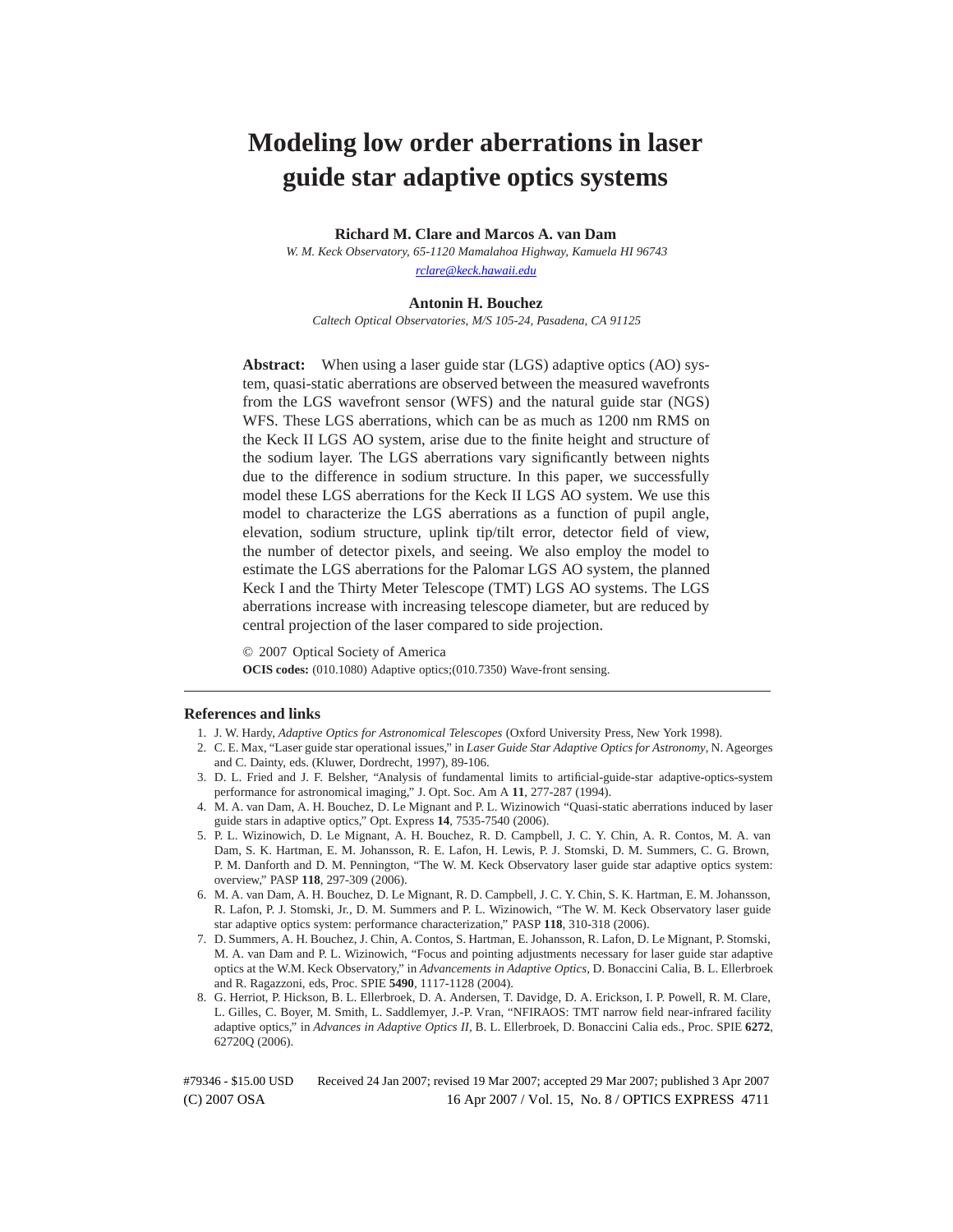- 9. R. M. Clare, B. L. Ellerbroek, G. Herriot, and J. P. Véran, "Adaptive optics sky coverage modeling for extremely large telescopes," Appl. Opt. **45**, 8964-8978 (2006).
- 10. P. L. Wizinowich , J. Chin, E. Johansson, S. Kellner, R. Lafon, D. Le Mignant, C. Neyman, P. Stomski, D. Summers, R. Sumner, M. van Dam,"Adaptive Optics Developements at Keck Observatory," in *Advances in Adaptive Optics II*, B. L. Ellerbroek, D. Bonaccini Calia eds., Proc. SPIE **6272**, 627209 (2006).
- 11. R. Dekany, V. Velur, H. Petrie, A. Bouchez, M. Britton, A. Morrissett, R. Thicksten, M. Troy, C. Shelton, T. Troung, J. Roberts, G. Brack, T. Trinh, S. Bikkannavar, S. Guiwits, J. Angione, F. Shi, E. Kibblewhite "Laser Guide Star Adaptive Optics on the 5.1 Meter Telescope at Palomar Observatory," AMOS Technical Conference Proceedings (2005).
- 12. R. J. Noll, "Zernike polynomials and atmospheric turbulence," J. Opt. Soc. Am. **66**, 207-211 (1976).
- 13. P. S. Argall, O. N. Vassiliev, R. J. Sica, M. M. Mwangi,"Lidar Measurements Taken With a Large-Aperture Liquid Mirror. 2. Sodium Resonance-Fluorescence System," Appl. Opt., **39**, 2393-2400 (2000).
- 14. A. Tokovinin and T. Travouillon, "Model of optical turbulence profile at Cerro Pach´on," Mon. Not. R. Astron. Soc. **365** 1235-1242 (2006).
- 15. L. A. Poyneer, "Scene-based Shack-Hartmann wave-front sensing: analysis and simulation," Appl. Opt. **42**, 5807- 5815 (2003).
- 16. L. Gilles and B. L. Ellerbroek, "Shack-Hartmann wavefront sensing with elongated sodium laser beacons: centroiding versus matched filtering," Appl. Opt. **45**, 6568-6576 (2006).
- 17. J. Nelson, G. H. Sanders, "TMT status report,"in *Ground-based and Airborne Telescopes*, L. M. Stepp ed., Proc. SPIE **6267**, 745-761 (2006).
- 18. J. W. Beletic, "Follow the yellow-orange rabbit: a CCD optimized for wavefront sensing a pulsed sodium laser guide star," in *Optical and Infrared Detectors for Astronomy* J. D. Garnett, J. W. Beletic; eds., Proc. SPIE **5499**, 302-309 (2004)

## **1. Introduction**

The resolution of images of astronomical objects captured by ground-based telescopes is limited by the time-varying wavefront aberrations induced by the earth's atmosphere and by imperfections in the telescope optics. These aberrations can be corrected in real time using adaptive optics (AO) [1]. The sky coverage of natural guide star (NGS) AO systems is limited by the need for a bright reference star for wavefront sensing close to the science object. In order to overcome this problem, sodium laser guide star (LGS) AO systems [2] create an artificial reference beacon in the mesospheric sodium layer in the science direction for sensing the wavefront aberrations.

There are, however, a number of fundamental differences between the wavefront measured with a LGS and the actual aberrations to which starlight is subjected. Firstly, because the LGS is located at a finite height (of approximately 90 km) and not at infinity, the LGS sees a cone of turbulence rather than a cylinder. This is referred to as the cone effect [3]. Secondly, the altitude of the sodium layer is constantly changing, which the LGS wavefront sensor (WFS) sees as a change of focus. This is compensated by changing the LGS WFS focus position. The remaining differences are the so-called LGS aberrations [4], and arise due to the finite height and non-zero thickness of the sodium layer.

In Ref. [4], we presented the LGS aberrations that have been measured on the Keck II LGS AO system and described the reasons why they arise. An initial attempt to model the LGS aberrations was also made. Here in this paper, we create a more detailed simulation model to calculate the LGS aberrations in order to characterize the LGS aberrations in terms of the pertinent parameters. We also use this simulation model to estimate the LGS aberrations for existing and planned LGS systems.

The Keck II LGS AO system has a 589 nm wavelength laser which is projected using a 50cm launch telescope on the side of the telescope, 6.2 m from the optical axis of the telescope [5, 6]. The LGS WFS is a Shack-Hartmann WFS. For a Shack-Hartmann sensor with a LGS at a finite height and non-zero thickness, the spot at each subaperture is elongated due to the parallax effect. The elongation of the Shack-Hartmann spots,  $\eta$ , for the LGS WFS is approximately

(C) 2007 OSA 16 Apr 2007 / Vol. 15, No. 8 / OPTICS EXPRESS 4712 #79346 - \$15.00 USD Received 24 Jan 2007; revised 19 Mar 2007; accepted 29 Mar 2007; published 3 Apr 2007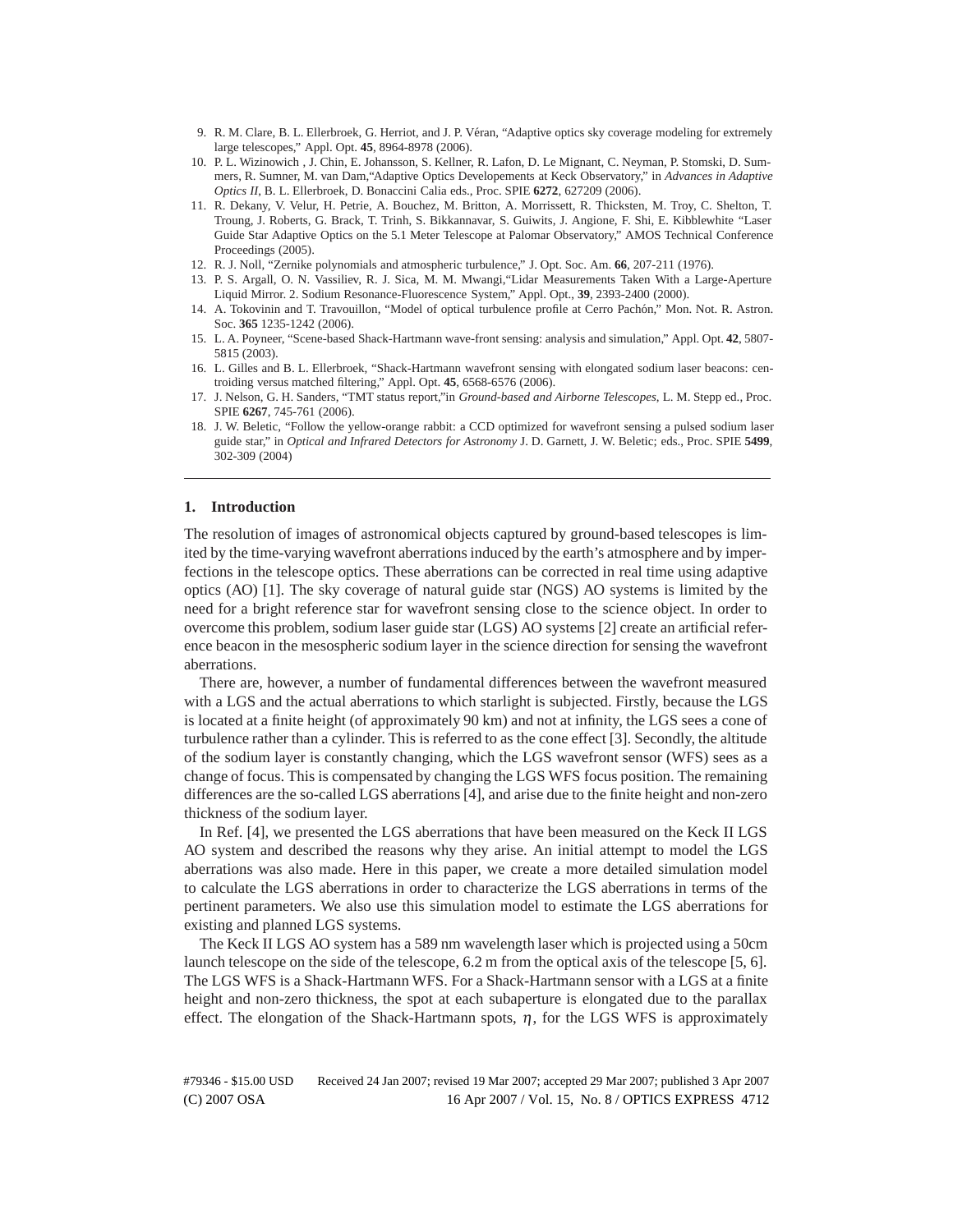given by [4]

$$
\eta = \frac{\cos(\zeta)bt}{h^2},\tag{1}
$$

where  $\zeta$  is the zenith angle, *b* is the baseline distance between the launch telescope and the subaperture, *t* is the thickness of the sodium layer, and *h* is the height of the sodium layer above the telescope.

The probable sources of the LGS aberrations are identified in Ref. [4], and are summarized here:

- Asymmetric spot elongation: the LGS spots are asymmetric because the elongation is inversely proportional to height squared (see Eq. (1)), so the bottom of the profile appears more elongated than the top of the profile.
- Quad-cell centroiding: for an asymmetric LGS spot, the quad-cell centroid is not equal to the center-of-mass of the LGS spot.
- Truncation of the LGS spots: a bias is introduced to the centroid measurement if the LGS spot is asymmetric and truncated by a field stop or pixel boundaries.
- Telescope and AO system aberrations: because the laser guide star is situated at 90 km and the NGS at infinity, the LGS may be subjected to different aberrations while passing through the AO optical relay.

The LGS aberrations, and also the focus variations due to changes in the altitude of the sodium layer, are measured on the Keck II LGS AO system with the low bandwidth wavefront sensor (LBWFS), which guides on the TT NGS. 20 % of the light from the TT NGS is passed to the LBWFS, which is a  $20 \times 20$  Shack-Hartmann WFS, the same order as the LGS WFS. The focus aberration measured by the LBWFS is used to update the LGS WFS focus position [7], and the higher order aberrations are used to update the reference centroids for the LGS WFS [6]. If the NGS is sufficiently bright  $(m_V < 18)$ , the LGS aberrations can be measured with the LBWFS and corrected. If the NGS is fainter than this, or if the telescope pupil is rotating quickly, the LGS aberrations cannot be adequately compensated with the LBWFS alone. If one could predict the quasi-static LGS aberrations without measuring them, one could use fainter TT NGS, increasing the sky fraction available for AO-compensated observing.

With the LGS aberrations corrected using the LBWFS, the total RMS error of the Keck II LGS system when using a  $R=10$  magnitude NGS is 357 nm [6]. As will be discussed in Section 2, the LGS aberrations as measured on the Keck II LGS system can be of the order of 1200 nm RMS. The delivered wavefront error would therefore be dominated by LGS aberrations if not correctly predicted or accurately measured.

A number of new LGS AO systems for existing and future telescopes are in the design stages, such as the TMT AO system, NFIRAOS, [8, 9] and the Keck I LGS AO system [10]. Because the LGS aberrations measured with the Keck II system are so significant, it is important to understand and be able to model the LGS aberrations before building the next generation of LGS AO systems. In this paper, we model the LGS aberrations observed with the Keck II LGS AO system, and apply this model to current designs for TMT and Keck I LGS AO, and to the existing Palomar LGS AO system [11].

The format for the rest of this paper is as follows: we discuss the LGS aberrations measured on the Keck II LGS AO system in Section 2. We derive our model for the LGS aberrations and compare with the observed LGS aberrations on Keck II in Section 3. In Section 4, we investigate the parameter space that affects the LGS aberrations. In Section 5, we estimate the LGS aberrations for planned future AO systems. Finally, in Section 6, we draw our conclusions on the LGS aberrations.

(C) 2007 OSA 16 Apr 2007 / Vol. 15, No. 8 / OPTICS EXPRESS 4713 #79346 - \$15.00 USD Received 24 Jan 2007; revised 19 Mar 2007; accepted 29 Mar 2007; published 3 Apr 2007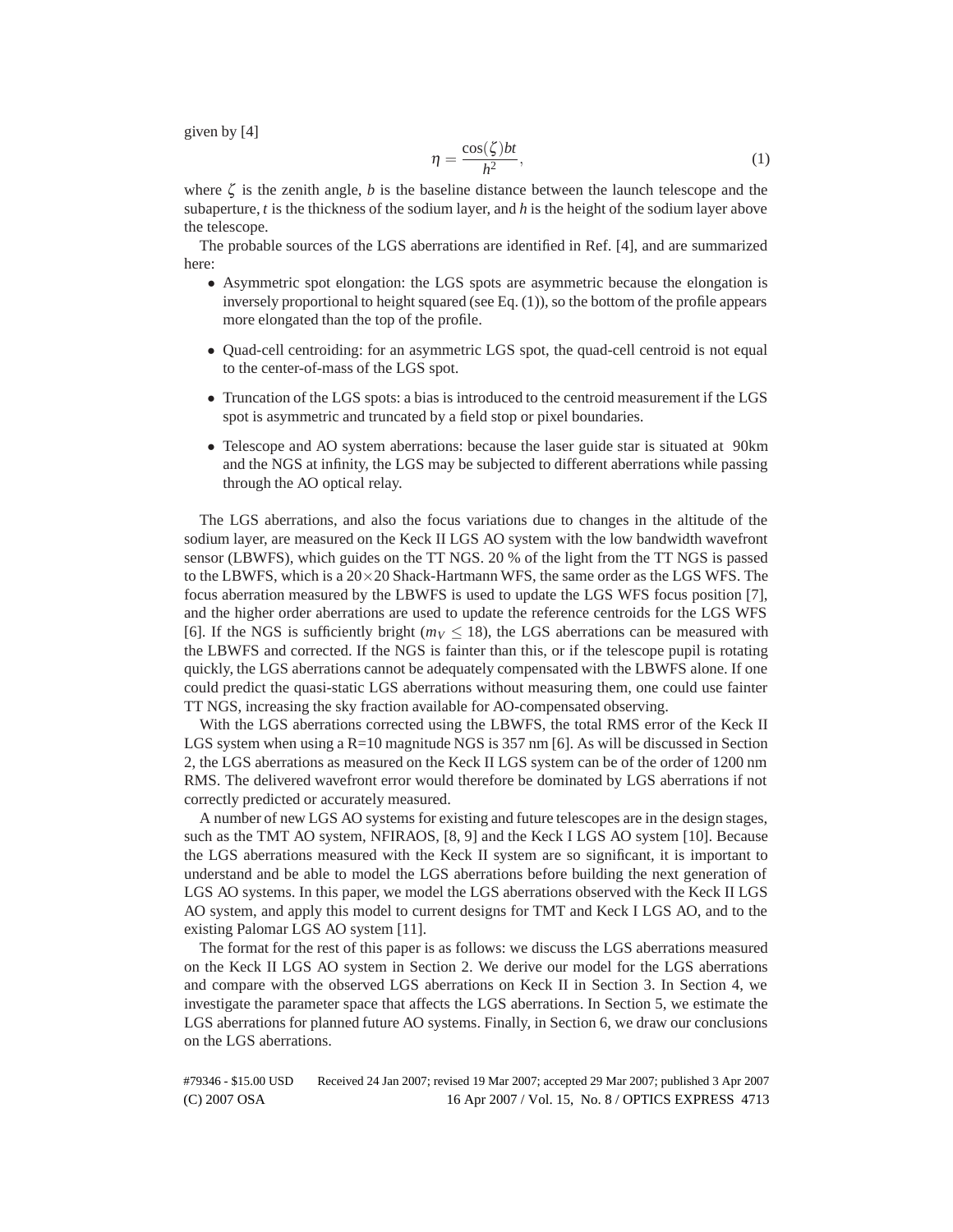

Fig. 1. The measured LGS aberrations as a function of pupil angle near zenith for the night of (a) 26 January 2005, and (b) 20 July 2006. The curves are,  $0°$  astigmatism (red),  $45°$ astigmatism (black), *y*-coma (green), *x*-coma (dark blue) and spherical aberration (light blue).

# **2. Measuring the LGS aberrations**

The LGS aberrations were measured on the telescope by locking the TT loop on a bright NGS, and by locking the deformable mirror (DM) loop on the LGS and setting the LGS reference centroids to be all zeros. The pupil was kept fixed on both the LGS WFS and LBWFS. The pupil angle was rotated and LBWFS images taken at regular intervals. The pupil angle thus specifies the position of the laser relative to the WFS subapertures. The laser is located at the top of the LGS WFS and LBWFS images for Keck II when the pupil angle is  $116.6^\circ$ . We will define a pupil angle of  $0°$  to be at the top of the pupil in this paper in order to be consistent between telescopes. Thus the pupil angles reported here for Keck II lag the true pupil angle by 116.6 $\degree$ . Consequently, Fig. 1(a) of this paper lags Fig. 2 of [4] by 116.6 $\degree$ .

The LGS aberrations are calculated as a least-squares fit to the low order Zernike polynomials from the displacements (centroids) of each subaperture of the LBWFS. We choose to use Zernike polynomials to model the aberrations because the low order polynomials represent the well known optical aberrations of astigmatism, coma etc. The first 11 Zernike polynomials as ordered by Noll [12] (i.e. up to spherical aberration, but ignoring tip, tilt and focus, which are independently corrected, and piston) contain 89% of the mean-squared LGS aberrations. That is, 89% of the mean-squared aberrations as seen on the LBWFS can be fitted with these seven Zernike polynomials. The low order LGS aberrations,  $\phi$ , are therefore given by

$$
\phi = \sum_{i=5}^{11} a_i Z_i \tag{2}
$$

where  $Z_i$  is the *i*<sup>th</sup> Zernike polynomial with coefficient  $a_i$ .

We display the measured LGS aberrations versus pupil angle for the astigmatism, coma, and spherical aberration for the nights of 26 January 2005 and 20 July 2006 in Fig. 1. These observations were made near zenith. A best-fit spline is superimposed for each mode. We see from these graphs that there are significant astigmatism, coma and spherical aberrations and that these aberrations vary with pupil angle. The astigmatism modes both exhibit sinusoidal

(C) 2007 OSA 16 Apr 2007 / Vol. 15, No. 8 / OPTICS EXPRESS 4714 #79346 - \$15.00 USD Received 24 Jan 2007; revised 19 Mar 2007; accepted 29 Mar 2007; published 3 Apr 2007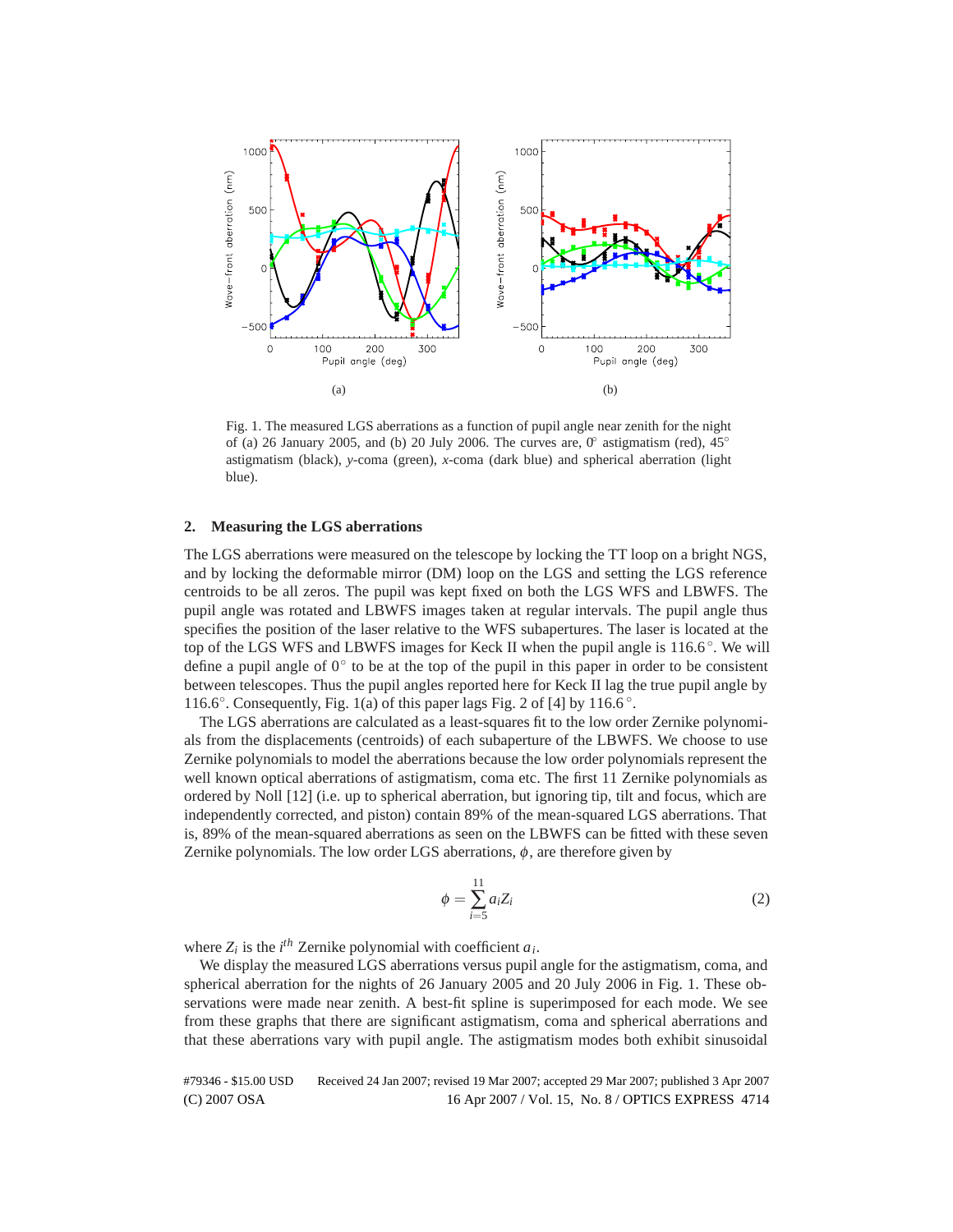

Fig. 2. The total low order LGS aberrations for the night of 26 January 2005 at a pupil angle of (a)  $0^\circ$ , (b)  $30^\circ$ , (c)  $60^\circ$ , and (d)  $90^\circ$ . The yellow diamond indicates the approximate position of the laser.

behavior with  $\pi$  periodicity with respect to pupil angle. The astigmatism modes are non-zero mean on both nights. The peaks and valleys of both astigmatism modes are different on the two cycles. This is consistent between the two nights. The coma modes also exhibit sinusoidal behavior with respect to pupil angle, with  $2\pi$  periodicity. The astigmatism modes are  $\pi$  rotationally symmetric and the coma modes  $2\pi$  rotationally symmetric, which explains the periodicity of these aberrations as the laser position is rotated about the lenslet array. Both the coma modes are non-zero mean on both nights. The spherical aberration is non-zero mean on both nights. Any dependence of the spherical aberration on the pupil angle is not clear from these nights.

There is significant variation in the magnitudes of LGS aberrations between nights, as shown in Fig. 1, although the phase of the astigmatism and coma modes is consistent between nights. The spherical aberration is particularly inconsistent between nights, with the mean differing by approximately a factor of seven.

The total low order LGS aberration is shown in Fig. 2 for pupil angles of  $0^\circ$ ,  $30^\circ$ ,  $60^\circ$ , and 90◦ for the night of 26 January 2005. Fig. 2 shows that the LGS aberrations do largely rotate with the laser, but not exactly.

# **3. Modeling theory**

In this section, we present our method for modeling the LGS aberrations, and compare the modeled aberrations using this method with the measured aberrations presented in Section 2. The first step in calculating the LGS aberrations is to calculate the LGS WFS subaperture images. We do this using geometric optics, i.e. ray-tracing. In this model, the LGS images are a function of the launch telescope position, subaperture geometry, zenith angle  $(\zeta)$ , atmospheric seeing  $(\varepsilon)$ , size and number of detector pixels, and the sodium profile  $(n(z))$  where *z* is altitude.

We model the laser as a cylindrical beam of 0.5 m. The geometric image of the *ith* LGS WFS image,  $g(i; x, y)$ , is the integral of the sodium profile  $n(z)$  that is illuminated by the laser beam and intersects the ray traced by each WFS detector pixel

$$
g(i; x, y) = \int_{z_0(i; x, y)}^{z_1(i; x, y)} \frac{n(z)}{\cos(\theta(i; x, y)) \cos(\zeta)} dz,
$$
 (3)

where  $\theta(i; x, y)$  is the angle between the center of each pixel of the i<sup>th</sup> subaperture and the laser beam. The limits of the integral denote the range of altitudes of the sodium layer that each WFS detector pixel sees, as shown in Fig. 3.

The *i*<sup>th</sup> LGS WFS image,  $p(i; x, y)$ , is the convolution of the i<sup>th</sup> geometric image,  $g(i; x, y)$ , with the seeing function  $s(x, y)$  and the charge diffusion function  $m(x, y)$ , which accounts for the effective widening of the pixels by charge diffusion within the CCD,

$$
p(i;x,y) = g(i;x,y) \odot s(x,y) \odot m(x,y). \tag{4}
$$

(C) 2007 OSA 16 Apr 2007 / Vol. 15, No. 8 / OPTICS EXPRESS 4715 #79346 - \$15.00 USD Received 24 Jan 2007; revised 19 Mar 2007; accepted 29 Mar 2007; published 3 Apr 2007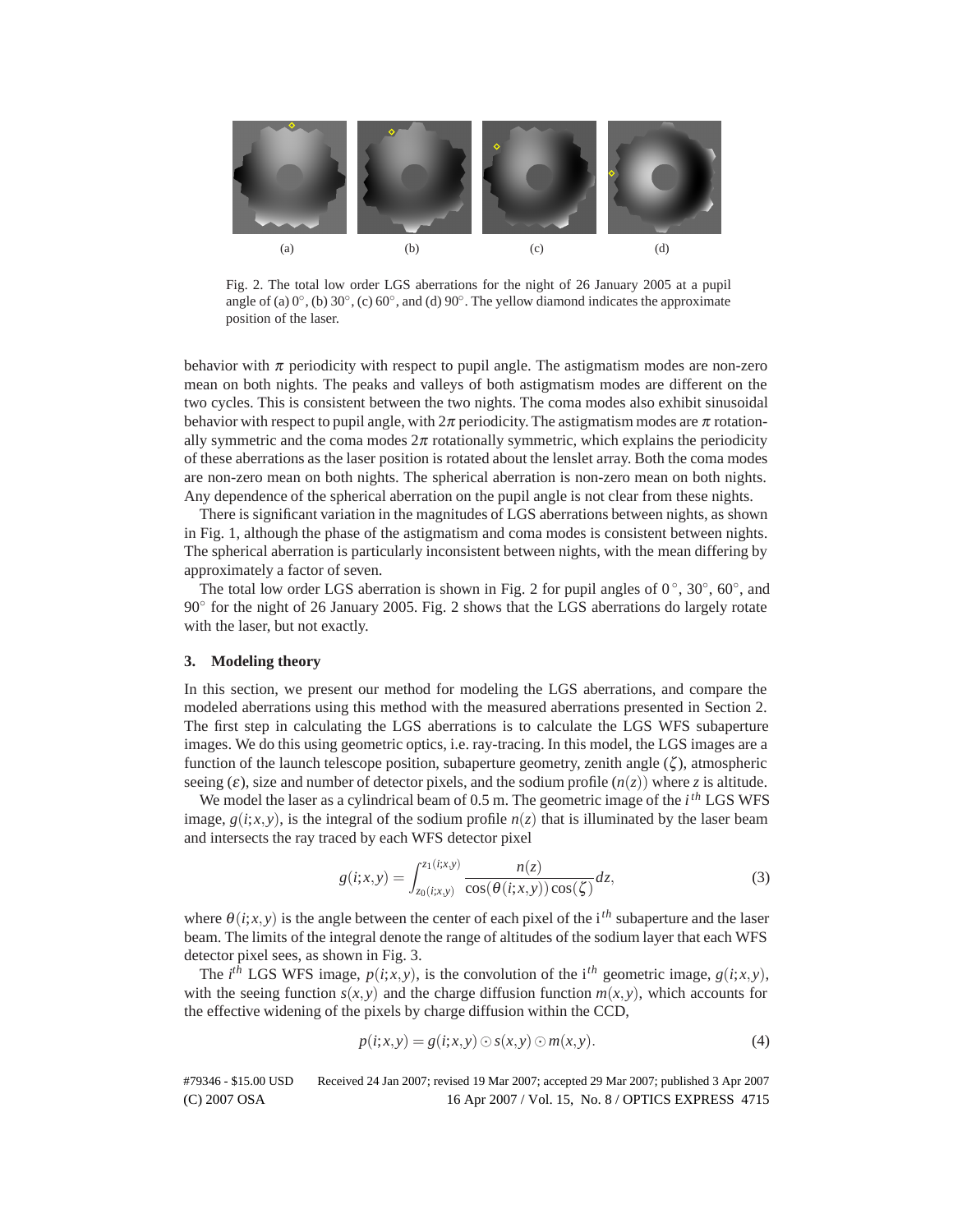

Fig. 3. The geometrical model of the pupil, laser, detector pixel and laser guide star.

The seeing function  $s(x, y)$  is a Gaussian function of FWHM equal to the quadrature sum of two times the atmospheric seeing,  $\varepsilon$ , (up and down). Similarly, the charge diffusion function  $m(x, y)$  of the detector pixels is a Gaussian function, with the FWHM assumed to be half the plate scale of the detector pixels.

We find the (quad-cell) centroids,  $(c_x(i), c_y(i))$ , of the LGS WFS images with the center-ofmass centroid

$$
c_x(i) = \frac{\sum x p(i; x, y)}{\sum p(i; x, y)}
$$
\n(5)

$$
c_{y}(i) = \frac{\sum y p(i; x, y)}{\sum p(i; x, y)}
$$
\n(6)

The laser spot moves on the sky, which is due to tilt introduced in the upward path through atmospheric turbulence, telescope vibrations, and wind-shake [5]. The position of the laser on the sky is stabilized with a TT mirror in the laser launch telescope. This is referred to as uplink TT (UTT) correction. The UTT of the laser telescope is modeled by shifting the LGS WFS images such that the mean centroid in x and y is zero,

$$
\Sigma c_x = \Sigma c_y = 0. \tag{7}
$$

From the centered LGS WFS images, the displacement of the  $i<sup>th</sup>$  subaperture,  $d(i)$  =  $(d_x(i), d_y(i))$ , is calculated by using the Fourier shift theorem to shift the LGS images

$$
p'(i;x,y) = \mathcal{F}^{-1}\big(\mathcal{F}\big(p(i;x,y)\big)\exp[j2\pi(d_x(i)x+d_y(i)y)]\big) \tag{8}
$$

such that the centroids of the i<sup>th</sup> shifted image are zero, i.e.  $(c'_x(i), c'_y(i)) = 0$ , where the prime notation indicates the shifted image.

The LGS aberrations in terms of Zernike coefficients, *a*, are calculated from the displacements, *d*, by a least-squares reconstructor to the low order Zernike polynomials

$$
a = (HT H)^{-1} HT d,
$$
\n
$$
(9)
$$

where *H* is the interaction matrix relating the slopes to Zernike polynomials.

A representative sodium profile,  $n(z)$ , that we use to model the Keck II system is shown in Fig. 4(a). This profile was generated as a best fit of the sum of two Gaussians, of  $\sigma$  3.5 km

(C) 2007 OSA 16 Apr 2007 / Vol. 15, No. 8 / OPTICS EXPRESS 4716 #79346 - \$15.00 USD Received 24 Jan 2007; revised 19 Mar 2007; accepted 29 Mar 2007; published 3 Apr 2007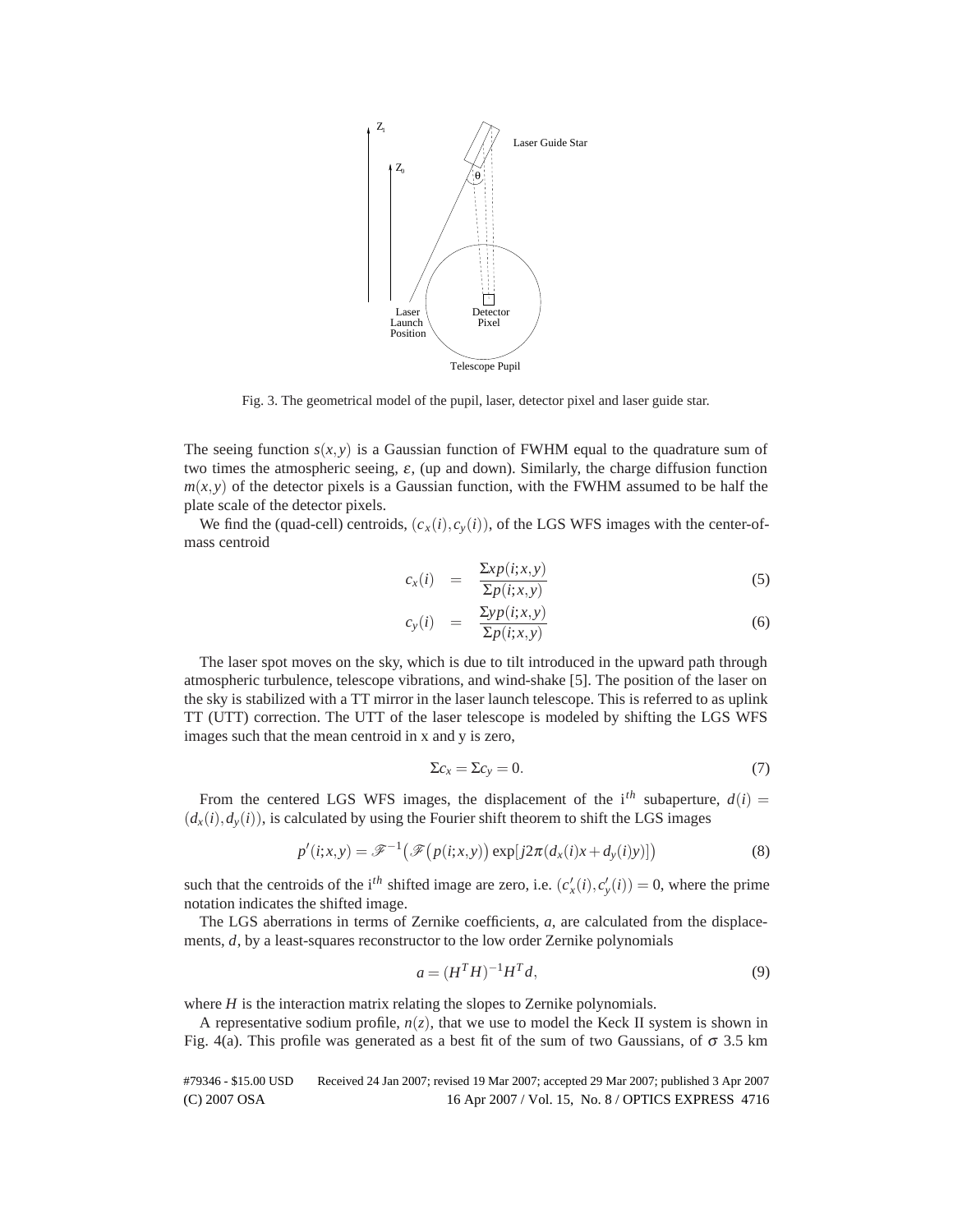

Fig. 4. The normalized sodium profiles: (a) best-fit sum of 2 Gaussians for the night of January 26 2005, (b) best-fit single Gaussian for the night of January 26 2005, and (c) median profile from the University of Western Ontario LIDAR.



Fig. 5. The modeled LGS aberrations as a function of pupil angle at zenith for using the sum of two Gaussians sodium profile assuming (a) no UTT error, and (b) a UTT error of  $(0.1'', -0.1'')$ . The curves are 0 $\degree$  astigmatism (red), 45 $\degree$  astigmatism (black), *y*-coma (green), *x*-coma (dark blue) and spherical aberration (light blue).

and 1.0 km at heights of 84.0 km and 94.5 km, to an acquisition camera image of January 26 2005, which was the night that the LGS aberrations of Fig. 1(a) were measured [4]. We also use a typical atmospheric seeing value of  $0.5''$  (0.5 arc sec). For now, we assume the LGS images are correctly centered on the quad-cells, i.e. there is no UTT error. Although there are 304 subapertures, the Keck system only uses the 240 subapertures that are illuminated by the rotating hexagonal pupil (active subapertures), and we include this in the model also. The detector for each subaperture is a quad-cell, with each pixel  $2.1$ " square. There is a circular field stop of radius 2.4" located at the focus of the telescope.

The modeled LGS aberrations displayed in Fig. 5(a) exhibit many of the characteristics of the measured LGS aberrations in Fig. 1. For both the measured and modeled aberrations, both the astigmatism versus pupil angle curves are approximately sinusoidal and have  $\pi$  periodicity with respect to pupil angle. The modeled and measured astigmatism curves are in phase with each other. The magnitudes of the measured and modeled aberrations agree reasonably, given

(C) 2007 OSA 16 Apr 2007 / Vol. 15, No. 8 / OPTICS EXPRESS 4717 #79346 - \$15.00 USD Received 24 Jan 2007; revised 19 Mar 2007; accepted 29 Mar 2007; published 3 Apr 2007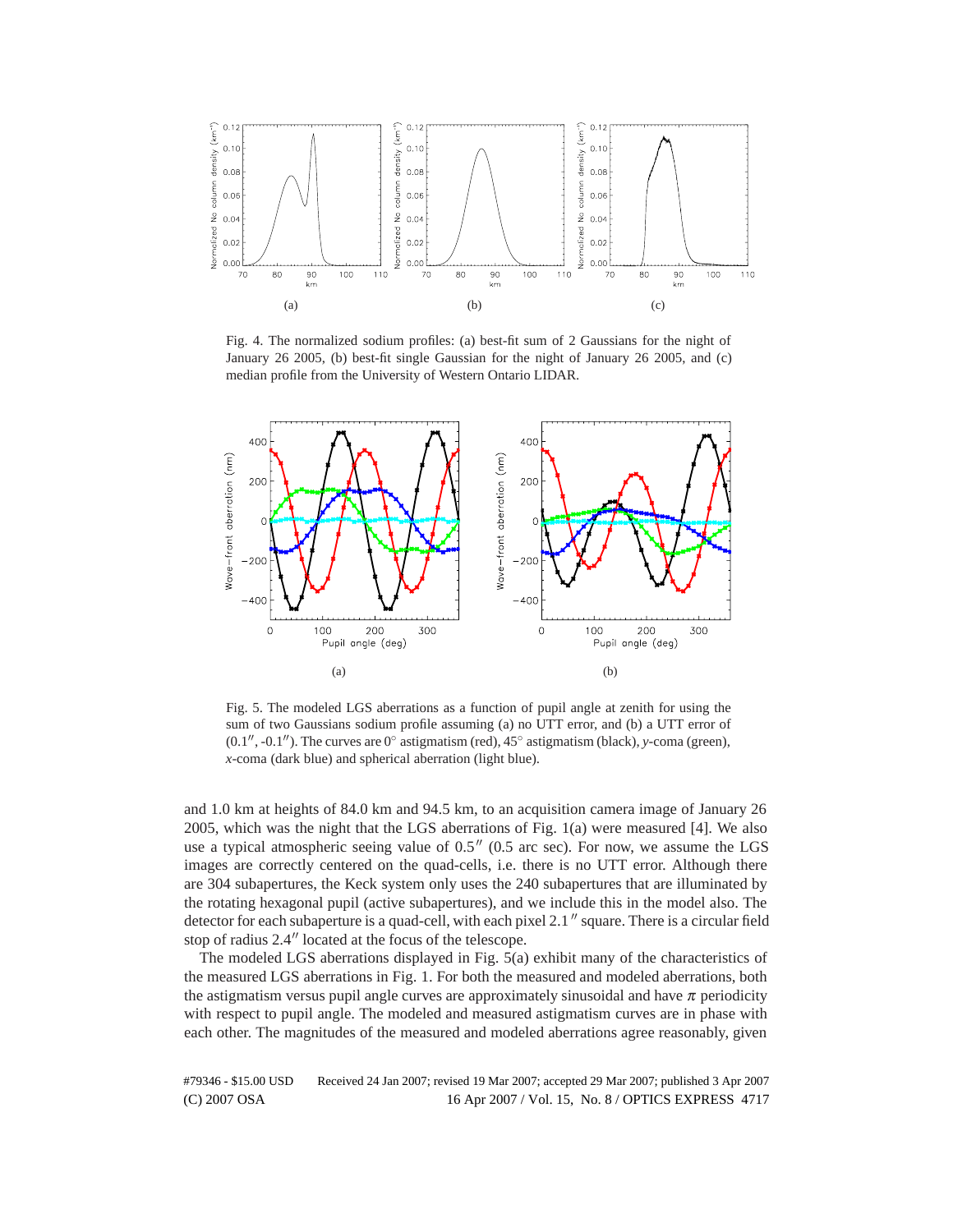

Fig. 6. The modeled LGS aberrations as a function of pupil angle at zenith for (a) the Gaussian sodium profile and (b) the median LIDAR profile. The curves are,  $0°$  astigmatism (red), 45◦ astigmatism (black), *y*-coma (green) and *x*-coma (dark blue) and spherical aberration (light blue).

the imprecise knowledge of the sodium profile and the sodium profile's importance on the magnitude of the LGS aberrations (see Section 4.1). The modeled astigmatism curves are zeromean and the magnitudes of the peaks and troughs are equal in both cycles, unlike the measured aberrations. This is thought to be due to a de-centered field stop, and is investigated in Section 4.4.

The modeled and measured coma versus pupil angle curves are both approximately sinusoidal, with  $2\pi$  periodicity with respect to pupil angle. The modeled and measured coma curves are in phase. Unlike the modeled coma curves, the measured coma curves are both non-zero mean, but this can be explained by a UTT error as explained in Section 4.4.

The modeled and measured spherical aberration curves do not agree in either magnitude or phase. The modeled spherical aberration is non-zero mean, and is  $\pi/2$  periodic with respect to pupil angle. As will be discussed in Section 4.4, the non-zero mean nature of the measured spherical aberrations cannot be explained by an UTT error. The difference between the measured and modeled spherical LGS aberration could be due to telescope and AO system aberrations which are not modeled here.

# **4. Characterization of LGS aberrations**

In this section, we use our model to characterize the LGS aberrations with respect to the parameter space for the Keck II LGS AO system. Unless otherwise stated, the parameter values used in this section are the same as those in Section 3.

#### *4.1. Sodium structure*

The magnitude of the LGS aberrations is strongly dependent on the structure of the sodium layer. The sodium structure can affect the bias due to truncation, and the bias due to using a quad-cell is affected by the asymmetry of the sodium structure. In order to demonstrate and quantify this dependence, we have simulated the Keck II system with the same parameters as Section 3, but using a sodium profile that is a Gaussian with  $\sigma$  of 4.0 km, located at an altitude of 86.0 km above the telescope, as shown in Fig. 4(b). The LGS aberrations for the single

(C) 2007 OSA 16 Apr 2007 / Vol. 15, No. 8 / OPTICS EXPRESS 4718 #79346 - \$15.00 USD Received 24 Jan 2007; revised 19 Mar 2007; accepted 29 Mar 2007; published 3 Apr 2007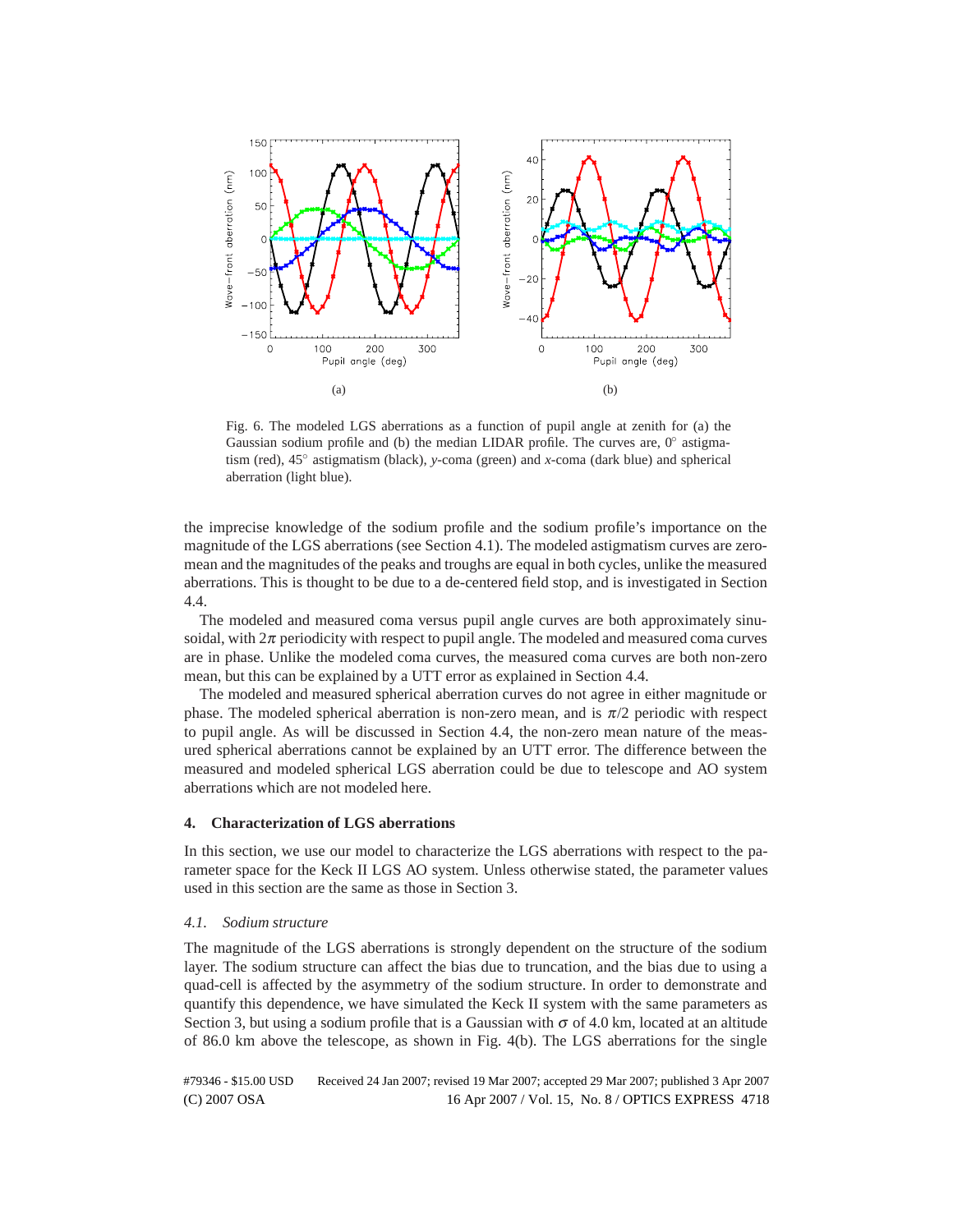

Fig. 7. (a) The modeled total magnitude of the LGS low order aberrations (nm) for Keck II versus frame number of the LIDAR profile. The frames are sampled 72 seconds apart. (b) The difference in the LGS aberrations (nm) between consecutive frames.

Gaussian sodium profile, which are plotted in Fig. 6(a), are at least four times smaller than for the aberrations for the sum of two Gaussians sodium profile, plotted in Fig. 5(a). This indicates that the LGS aberrations increase as a function of the asymmetry of the sodium profile.

We also simulate the Keck II system with the median profile as measured by the University of Western Ontario LIDAR in London, Canada [13]. This profile is shown in Fig. 4(c), and has a vertical resolution of 24 m. The LGS aberrations for this measured profile are significantly smaller than the measured LGS aberrations and the modeled LGS aberrations with either the Gaussian or sum of two Gaussians profiles. This is because the measured profile is narrower than either of the Gaussian profiles, and thus there is less truncation of the LGS spots, which is a significant source of the LGS aberrations. It is also interesting to note that while the astigmatism curves are still  $\pi$  periodic, the sign of the astigmatism coefficients is reversed for this median profile compared to the measured LGS aberrations and the modeled aberrations for both the Gaussian profiles. This is because the structure of this sodium layer induces a bias in the centroid measurement in the opposite direction to that of the Gaussian profiles, and consequently the sign of the LGS aberrations is reversed.

## *4.2. Temporal variation*

On any night, the structure of the sodium layer is evolving. In order to investigate the temporal nature of the LGS aberrations, we use a time series of 88 sodium profiles measured using the University of Western Ontario LIDAR [13]. These profiles have a temporal resolution of 72 seconds and a spatial resolution of 24 m. The total modeled LGS aberrations for the Keck II LGS AO system for a pupil angle of  $0^\circ$  for these 88 sodium profiles are plotted in Fig. 7(a). The median total LGS aberration from this series of profiles is 76 nm, which is significantly less than observed on the telescope. The difference in the LGS aberrations in the low order modes between consecutive time stamps is shown in Fig. 7(b). The median difference in the LGS aberrations between consecutive frames is 20 nm.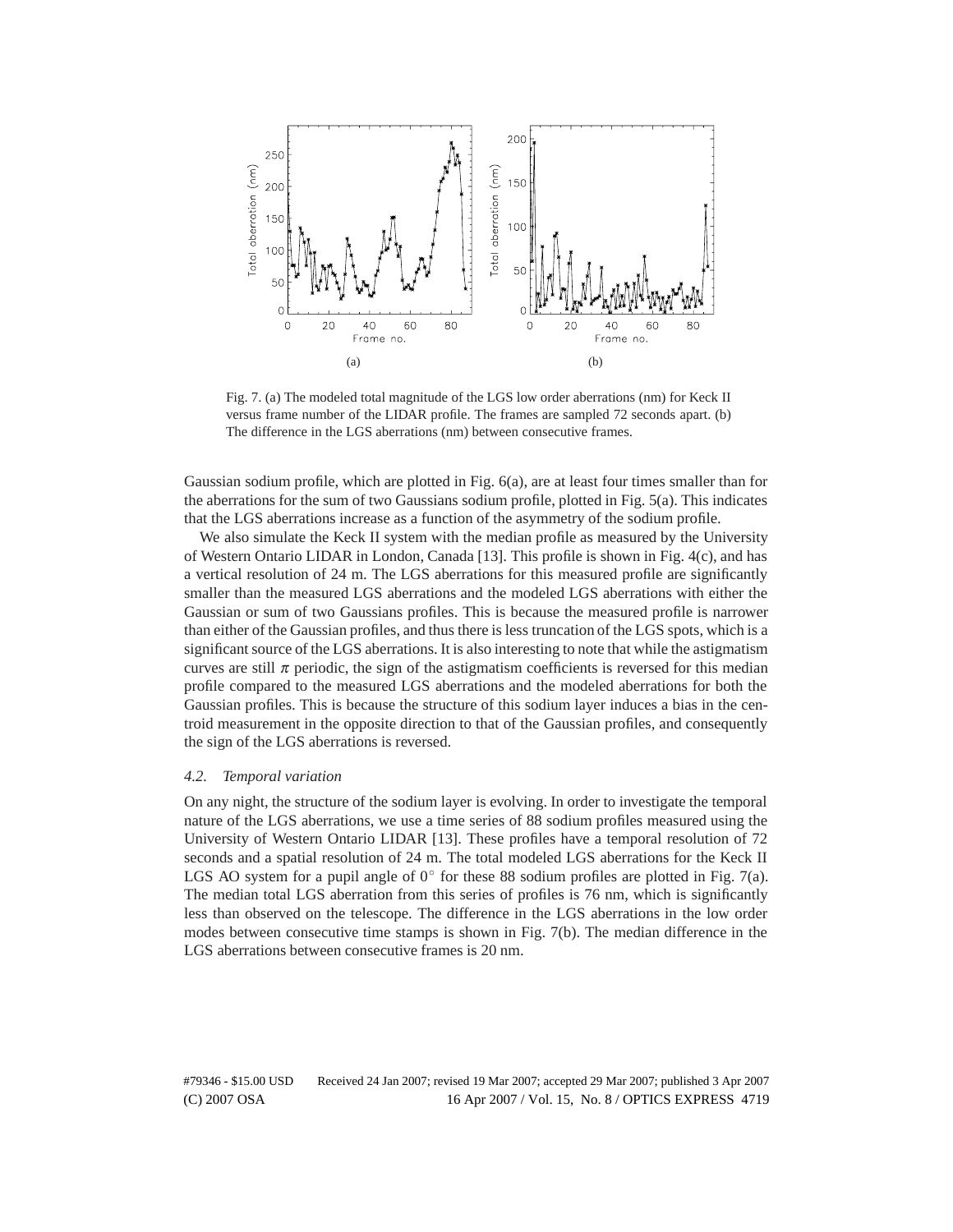

Fig. 8. The total simulated LGS aberration as a function of zenith angle (deg) for the Keck II system at  $0^\circ$  pupil angle.

#### *4.3. Zenith angle*

As shown in Eq. (1), the elongation of the LGS spot is proportional to the cosine of the zenith angle. The atmospheric seeing,  $\varepsilon$ , also increases with zenith angle by [1, 14]

$$
\varepsilon(\zeta) = \varepsilon(0)\sec(\zeta)^{3/5},\tag{10}
$$

although as shown in Section 4.7, the dependence of the LGS aberrations on the seeing is negligible. In Fig. 8, the simulated total low order LGS aberration is plotted versus the zenith angle for a  $0^\circ$  pupil angle. The total aberration exhibits an approximately cosine dependence on the zenith angle, which is consistent with the elongation of the LGS WFS images being proportional to the cosine of the zenith angle.

# *4.4. Uplink tip-tilt (UTT) error*

An UTT error of the laser beam leads to the LGS subaperture images being de-centered with respect to the subaperture optical axis. The effect of the UTT error is to produce a bias in the centroid measurement in the direction of the UTT error. If this bias is in the direction of the laser launch telescope, the bias adds to the existing biases due to truncation, asymmetric elongation and quad-cell centroiding, causing a larger peak/valley in the astigmatism curves. If, however, the UTT error is in the opposite direction of the laser launch telescope, the bias subtracts from the existing biases and consequently the magnitude of the peak/valley of the astigmatism curve is reduced. A similar error to UTT is caused by a de-centered field stop, which truncates the spots and creates a bias in the centroid in the direction of the de-centering. We believe that the pupil stop for the Keck II system could be de-centered, but we cannot verify this since we are unable to put a calibration laser at the correct focus of the LGS.

The modeled LGS aberrations for the Keck II system, with a UTT error of  $0.1$ <sup>"</sup> in x and  $-0.1$ <sup>n</sup> in y, are plotted in Fig. 5(b). This combination of UTT x and y error approximately gives the observed behavior of the astigmatism coefficients on both nights shown in Fig. 1. This combination of UTT x and y error also causes both coma curves to be non-zero mean, which is the observed behavior on both nights plotted in Fig. 1.

#### *4.5. Wavefront sensor sampling*

The number of detector pixels used to sample the LGS images also affects the LGS aberrations. With a standard center-of-mass centroid operator, the more pixels there are, the higher the

(C) 2007 OSA 16 Apr 2007 / Vol. 15, No. 8 / OPTICS EXPRESS 4720 #79346 - \$15.00 USD Received 24 Jan 2007; revised 19 Mar 2007; accepted 29 Mar 2007; published 3 Apr 2007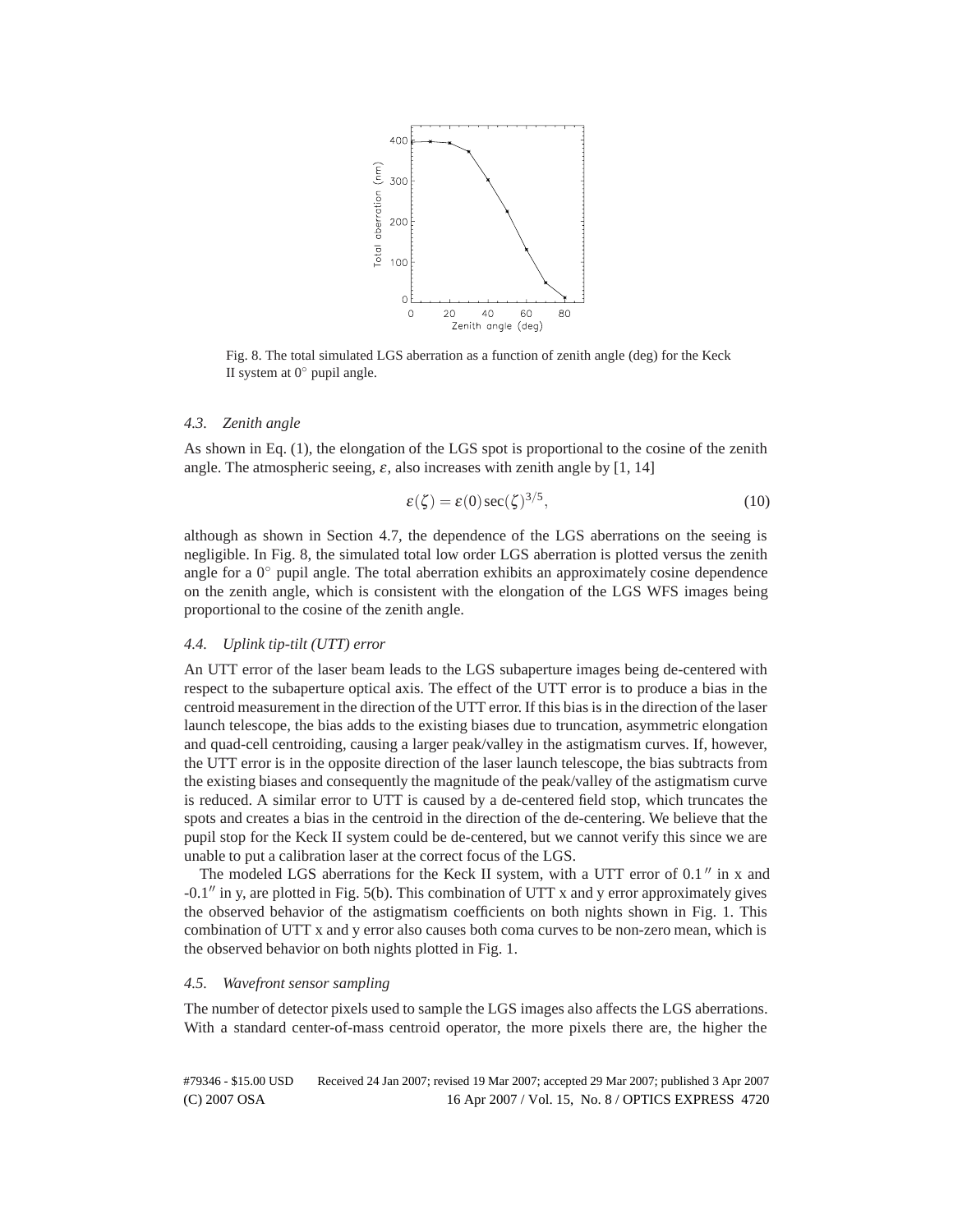

Fig. 9. The weighting over the FOV for a  $3.0''$  spot with a center-of-mass centroid for (a) a quad-cell, and (b)  $8\times 8$  pixels.



Fig. 10. The total low-order LGS aberration for  $2 \times 2$  (black),  $4 \times 4$  (red) and  $8 \times 8$  (green) pixels for (a) a FOV of  $4.2$ " and (b) a FOV of  $8.4$ ".

weighting on the portion of the spot farthest away from the center. This is shown in Fig. 9 for a quad-cell and  $8\times 8$  pixels with a spot of dimension 3.0" and total field of view (FOV) of 4.2".

When an asymmetric spot is truncated, the part of the spot that is truncated, and hence given a weighting of zero, would otherwise have the highest weighting on the centroid. To see this effect, we subdivide the LGS spots in a quad-cell (i.e.  $2 \times 2$  pixels), with  $4 \times 4$  pixels and  $8 \times 8$ pixels, keeping the total FOV constant. The field stop is square and equal to the FOV. We consider two cases: 1) where there is some truncation of the spots using a  $4.2$   $\degree$  FOV, and 2) where there is no significant truncation of the spots using a  $8.4$   $\degree$  FOV.

For the first case with a detector FOV of  $4.2''$  the total low-order LGS aberration is shown in Fig. 10(a). The LGS aberrations are smallest for  $2 \times 2$  pixels, followed by  $4 \times 4$  pixels and then  $8\times 8$  pixels. This is true for all pupil angles. The difference in going from a quad-cell to more pixels is greatest at  $0^{\circ}$ ,  $90^{\circ}$ ,  $180^{\circ}$  and  $270^{\circ}$  because this is when the truncation is greatest, so the amplification of the truncation by the centroid operator is also the greatest.

For the second case, where we use a much larger FOV  $(8.4'')$  to avoid any significant truncation of the LGS spots, the total LGS aberrations are plotted in Fig. 10(b). The total LGS aberration is largest for  $2\times2$  pixels, with  $4\times4$  and  $8\times8$  pixels giving aberrations of approximately the same magnitude.

(C) 2007 OSA 16 Apr 2007 / Vol. 15, No. 8 / OPTICS EXPRESS 4721 #79346 - \$15.00 USD Received 24 Jan 2007; revised 19 Mar 2007; accepted 29 Mar 2007; published 3 Apr 2007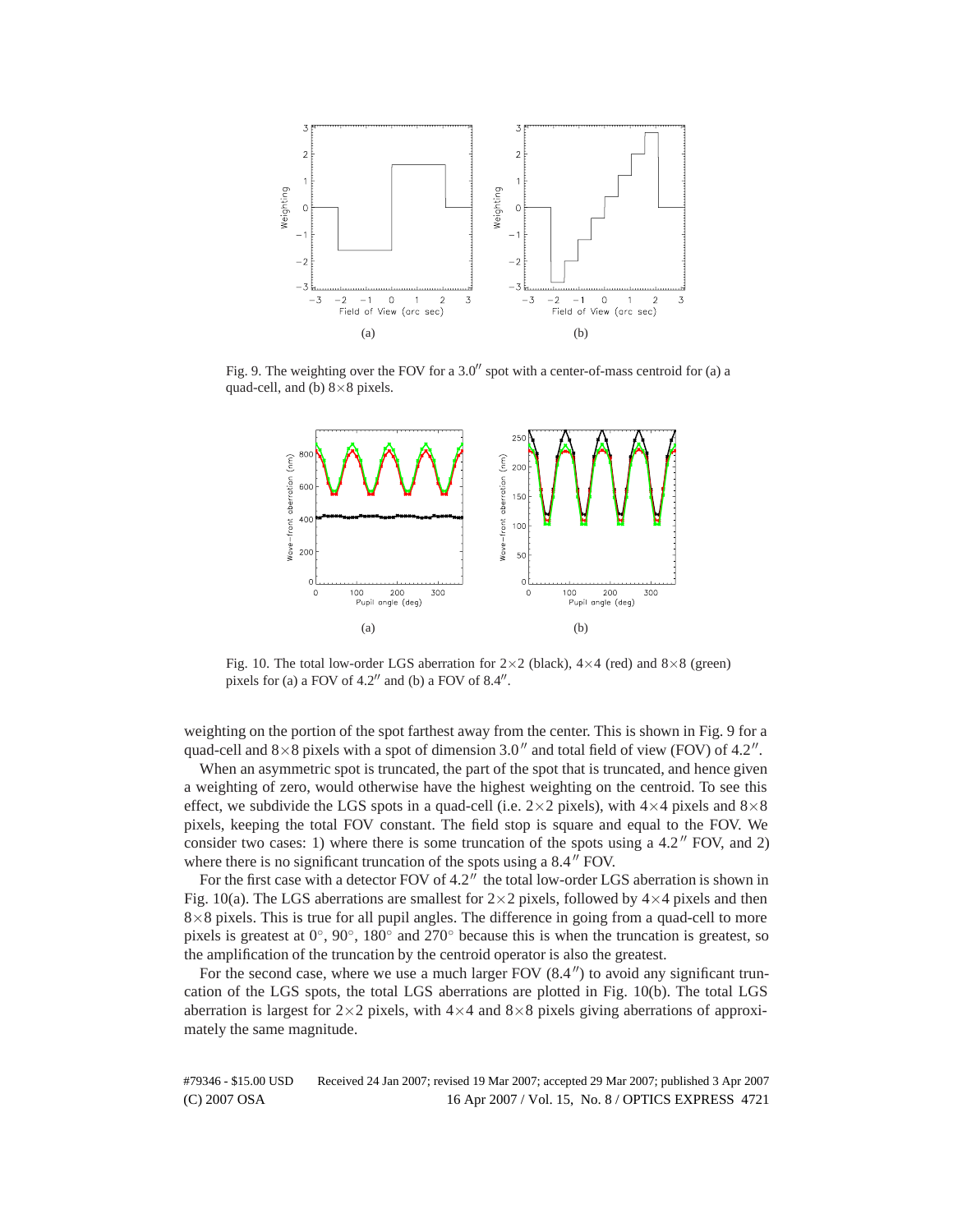

Fig. 11. The total simulated LGS aberration for the Keck II system at 0◦ pupil angle and at zenith as a function of (a) the FOV, and (b) the atmospheric seeing.

To summarize the simulation results presented in this subsection on the number of pixels used to subdivide the LGS spots, we see that if there is significant truncation of the spots, the aberrations are reduced by using a quad-cell. This is because the centroid operator weights the truncated portion of the spot more with more pixels, and so the bias due to truncation is increased with more pixels. In contrast, if there is no significant truncation of the spots, the LGS aberrations are reduced with more pixels, because the bias due to using a quad-cell centroid is eliminated.

# *4.6. Detector field of view*

The FOV of the LGS WFS affects the truncation of the LGS spots and hence the LGS aberrations. For the Keck II system, the FOV is equal to twice the plate scale of the quad-cell pixels. The total low order aberration as a function of the FOV for Keck II is shown in Fig. 11(a) at zenith for a pupil angle of  $0°$ . For a small FOV (i.e. 3.0''), there is significant truncation of the LGS spots and the LGS aberrations are large. As the FOV increases, the truncation is reduced and the LGS aberrations decrease. There is a local minimum at approximately  $3.8$ " where there is some truncation of the LGS spots, but the bias due to this truncation cancels to some extent the bias due to the quad-cell centroid of the asymmetric spots. As we increase the FOV further, although the truncation of the spots is decreasing, the LGS aberrations increase. At a FOV of  $8.0$ " there is no significant truncation of the LGS spots and the LGS aberrations are at a minimum.

# *4.7. Atmospheric seeing*

The LGS aberrations are weakly dependent on the atmospheric seeing. As shown in Eq. (4), the LGS images are convolved by the quadrature sum of the seeing (both up and down) and the charge diffusion of the pixels. In most cases, the charge diffusion (half the pixel scale) is significantly larger than twice the seeing, and so is the dominant term. Increasing the seeing can increase the truncation of the LGS images, increasing the bias due to truncation, but can also blur out the structure of the sodium layer, reducing another of the bias terms. As shown in Fig. 11(b), there is little dependence of the LGS WFS aberrations on the seeing over the expected range of seeing.

# *4.8. Centroiding algorithms*

We compare using the correlation track algorithm [15] for determining the displacements of the LGS images with the center-of-mass centroid algorithm used previously. The correlation track

(C) 2007 OSA 16 Apr 2007 / Vol. 15, No. 8 / OPTICS EXPRESS 4722 #79346 - \$15.00 USD Received 24 Jan 2007; revised 19 Mar 2007; accepted 29 Mar 2007; published 3 Apr 2007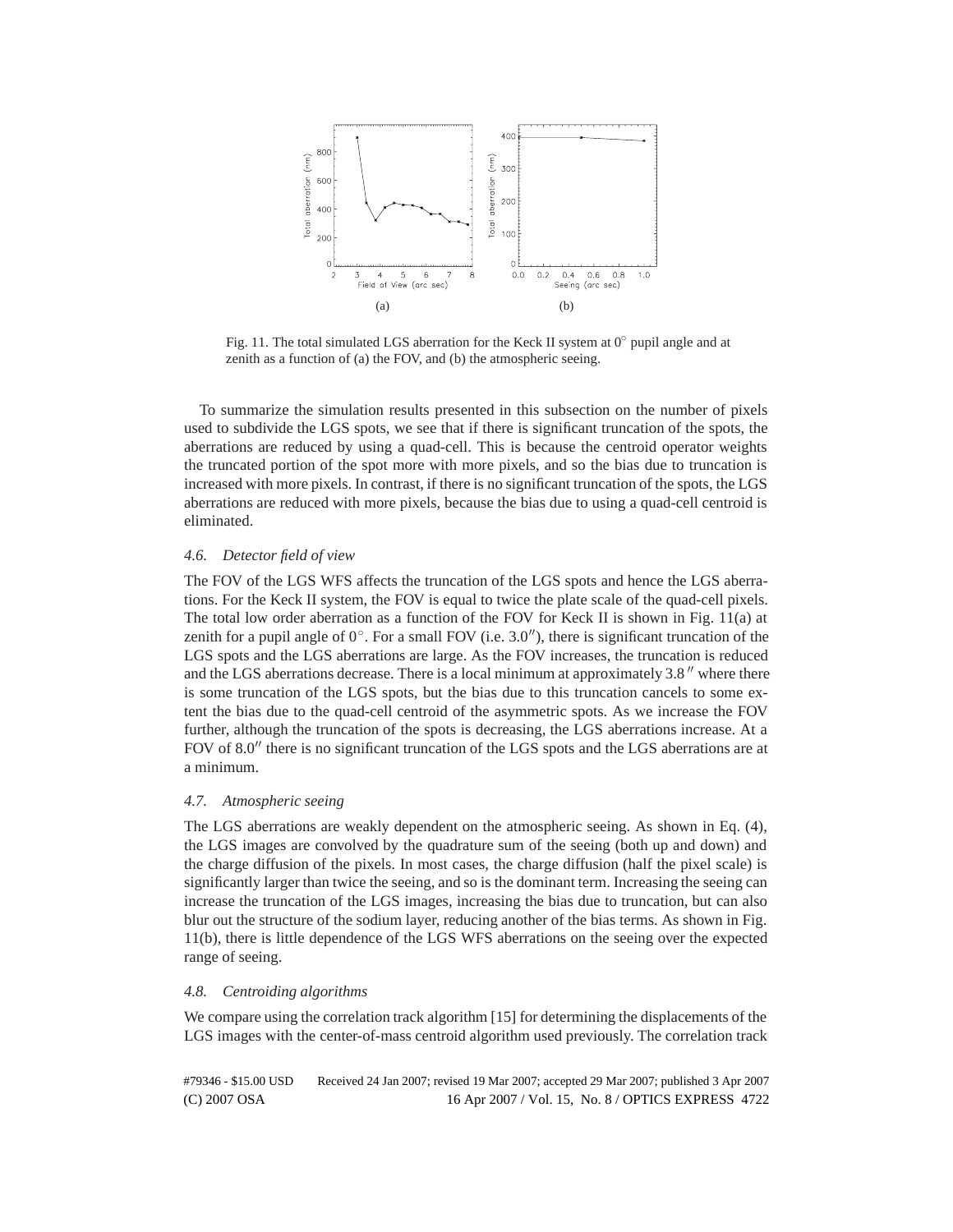algorithm works by correlating the LGS image with a reference image for that subaperture. We have chosen to use the LGS images as the reference images, but with each reference image shifted such that the center-of-mass of the reference image is zero. The displacement of each subaperture is then found by shifting each subaperture image from its zero mean position to where the centroid from the correlation algorithm is zero.

Simulations using the correlation track and center-of-mass centroiding yielded LGS aberrations of exactly the same magnitude. The reason for this is that we are driving the centroid to zero, and the centroid will be zero when the LGS image is equal to the reference image. But the reference image has zero center-of-mass centroid, so the correlation track algorithm will give the same centroid as the center-of-mass centroid. The same result will be true for the matched filter algorithm [16] for finding the subaperture displacements, because the reference images will still be truncated, and the true center unknown.

The correlation track method does improve the linearity of the wavefront sensor response, and consequently it is possible to drive the correlation centroid to zero more quickly than the center-of-mass centroid.

# **5. Other LGS AO systems**

In this section, we apply the model for the LGS aberrations derived in Section 3 to the Palomar LGS AO system, and the planned Keck I and TMT LGS AO systems. In particular, we are interested in determining how the aberrations vary with telescope diameter for a centrally projected laser.

## *5.1. Palomar*

The 5.1 m Hale telescope at Mt. Palomar has a centrally projected laser [11]. The LGS WFS is a Shack-Hartmann with  $16\times16$  subapertures. Each subaperture has a quad-cell detector with pixels of dimension  $1.2$ <sup>"</sup> for a FOV of  $2.4$ ". There are 241 active subapertures. Using our model, we calculate the total low order LGS aberration expected for Palomar to be 5 nm. The only nonzero coefficient of the first 30 Zernike polynomials is spherical aberration which is 5 nm. For Palomar, the LGS aberrations are insignificant, due to the central projection of the laser and the small aperture size.

#### *5.2. Keck I LGS AO*

Keck I will project the laser from behind the center of the secondary mirror. We consider the CCID-56 detector, which has  $8\times 8$  pixels with a projected size of 0.6" as the WFS CCD. There is a square field stop of  $4.8''$  a side. Because the laser is projected from behind the secondary, there is no dependence of the aberrations on pupil angle, and instead we tabulate the LGS aberrations in Table 1. Most of the low order Zernike coefficients are negligible, so we only tabulate any of the Zernike polynomials with significant power. The phase screen represented by the sum of the low order aberrations for Keck I is displayed in Fig. 12.

Figure 12 shows that the LGS aberrations for Keck I are circularly symmetric at the center of the pupil, but square symmetric at the edges of the pupil. The circular symmetry arises from the central projection of the laser, and the square symmetry from the square field stop (square extent of the pixels). As shown in Table 1, the only non-zero coefficients of the first 30 Zernike polynomials for Keck I correspond to Zernike polynomials  $Z_{11}$  and  $Z_{22}$  (circularly symmetric), and  $Z_{14}$  and  $Z_{26}$  (square symmetric). These four polynomials are shown in Fig. 13. If the field stop were circular instead of square, the coefficients of the square symmetric  $(Z_{14})$ and  $Z_{26}$ ) polynomials are near zero, showing these aberrations arise due to the square field stop. However, the circular field stop leads to a higher spherical aberration coefficient (49 nm), such that the total aberration is greater with a circular stop than a square stop.

(C) 2007 OSA 16 Apr 2007 / Vol. 15, No. 8 / OPTICS EXPRESS 4723 #79346 - \$15.00 USD Received 24 Jan 2007; revised 19 Mar 2007; accepted 29 Mar 2007; published 3 Apr 2007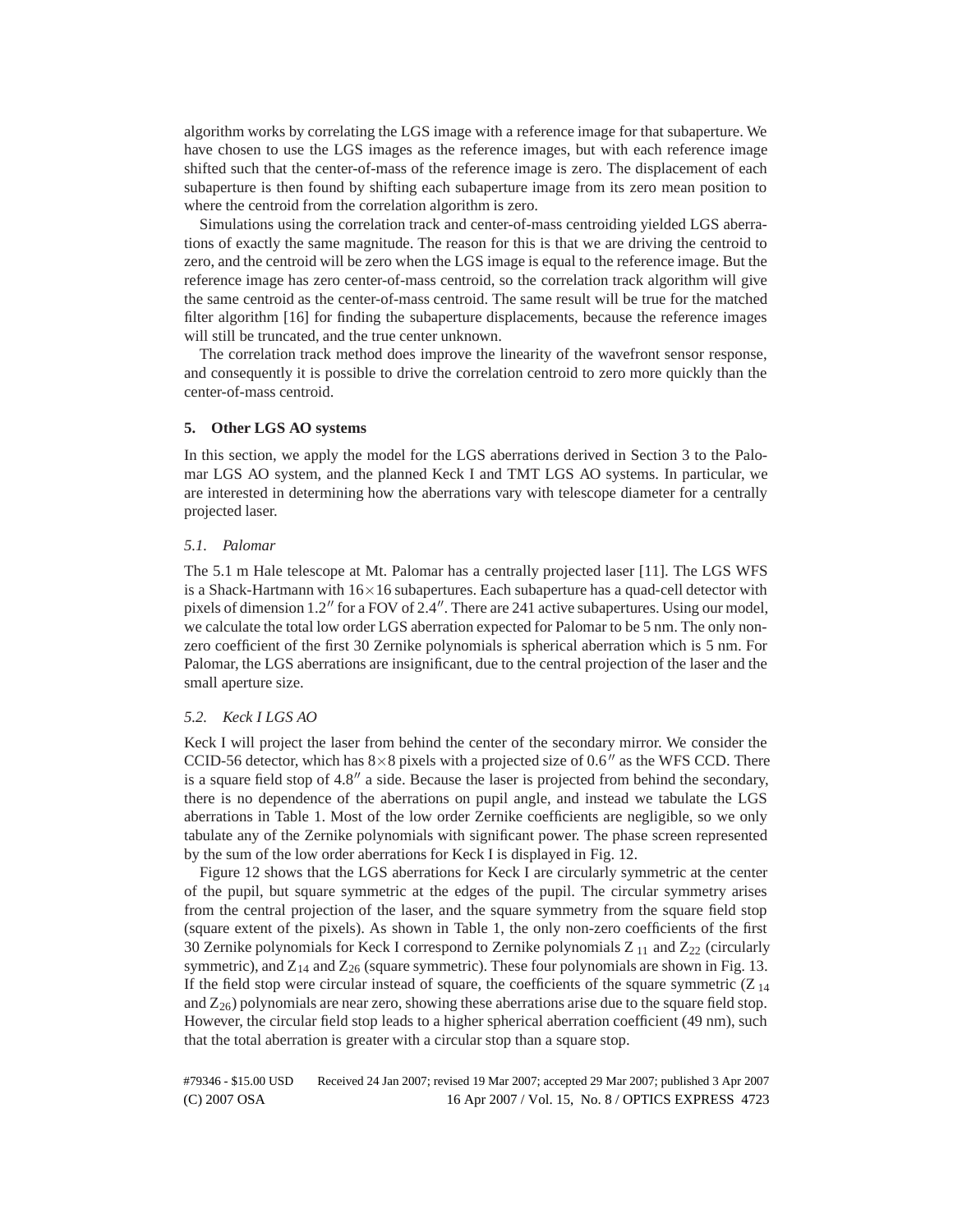

Fig. 12. The simulated total low order LGS aberration for the centrally projected Keck I at 0◦ pupil angle and at zenith.



Fig. 13. The Zernike polynomials corresponding to non-zero LGS aberration coefficients for a centrally projected laser: (a)  $Z_{11}$ , (b)  $Z_{14}$ , (c)  $Z_{22}$ , and (d)  $Z_{26}$ .

| Table 1. LGS aberrations in Zernike polynomials for the Palomar, Keck I and TMT LGS |
|-------------------------------------------------------------------------------------|
| AO systems for the sum of two Gaussians sodium profile.                             |

| Zernike    |         |        | Coefficient of LGS aberration (nm) |
|------------|---------|--------|------------------------------------|
| polynomial | Palomar | Keck I | TMT                                |
| $Z_{11}$   |         | 34     | 834                                |
| $Z_{14}$   |         | 25     | 338                                |
| $Z_{22}$   |         |        | 42                                 |
| $Z_{26}$   |         |        | 158                                |
| Total      |         |        | 915                                |

The total modeled LGS aberration of 43 nm for Keck I is significantly less than the modeled aberration for Keck II of 400 nm. This is due to the central projection of Keck I compared to the side projection of Keck II.

# *5.3. TMT*

The Thirty Meter Telescope (TMT) [17] will have a 30 meter diameter primary and will project the laser from the optical axis. In order to overcome the cone effect, TMT intends to use an asterism of six LGSs: one on-axis, and the other five equally spaced on a ring of radius 35" [9]. Because the LGSs are so closely spaced (the difference in zenith angle between any two LGS is  $<< 1$  deg), each LGS will experience approximately the same LGS aberrations, and so we consider here the on-axis LGS only. The proposed LGS WFSs are Shack-Hartmann WFS of the order 60x60 subapertures. TMT will employ the radial format CCD [18], with  $16\times4$ pixels per subaperture of dimension 0.5". Here we assume a detector of  $16\times16$  pixels of 0.5" to bound the problem. We also assume a square field stop of dimensions  $8.0'' \times 8.0''$ , center-of-

(C) 2007 OSA 16 Apr 2007 / Vol. 15, No. 8 / OPTICS EXPRESS 4724 #79346 - \$15.00 USD Received 24 Jan 2007; revised 19 Mar 2007; accepted 29 Mar 2007; published 3 Apr 2007